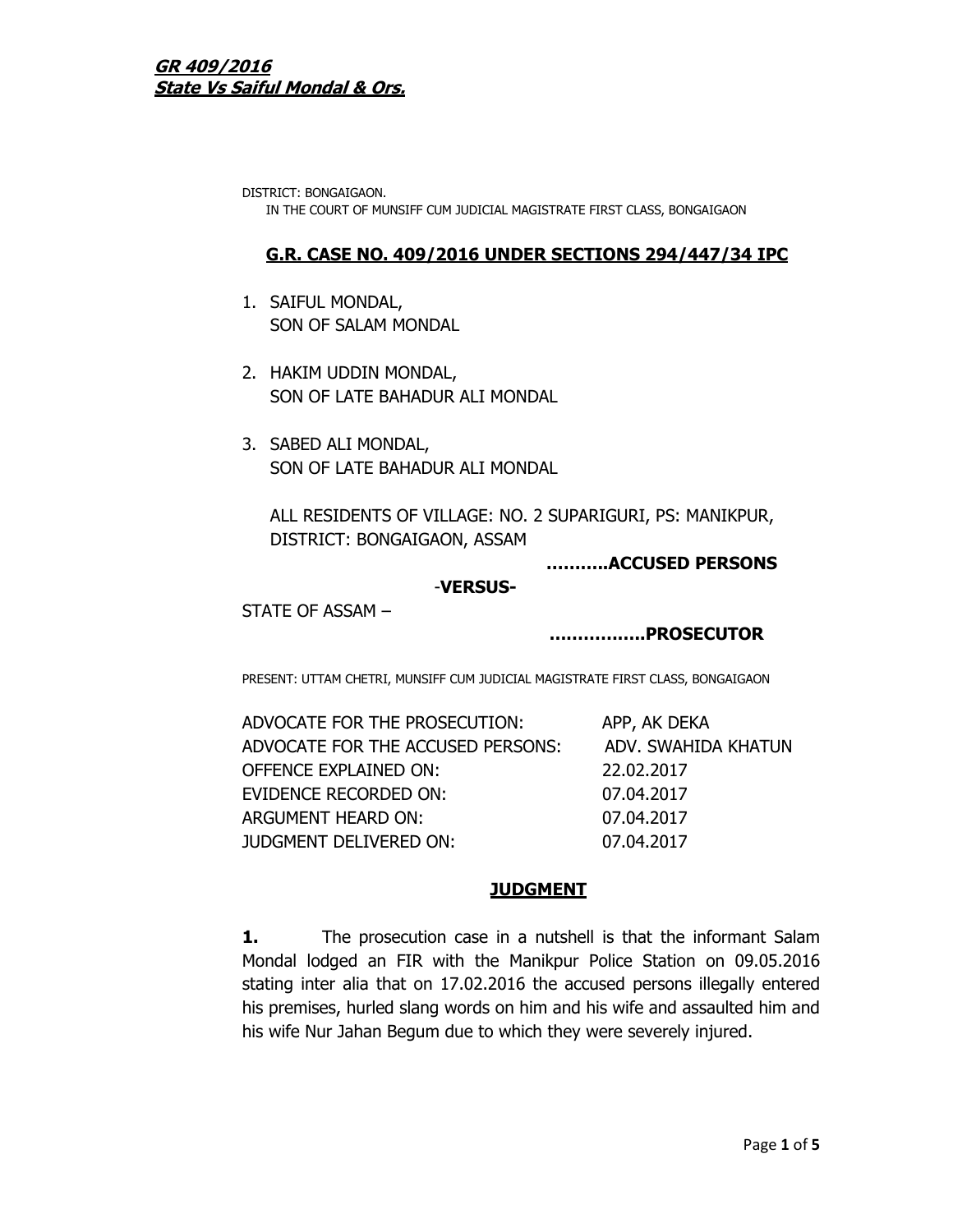**2.** On receipt of the FIR, the police registered Manikpur Police Station Case No. 108/16 under Sections 447/448/325/34 IPC and conducted investigation into the matter. On completion of the investigation, the police submitted charge-sheet against the accused persons namely Saiful Mondal, Hakim Uddin Mondal and Sabed Ali Mondal under Sections 447/294/34 IPC.

**3.** The accused persons entered their appearance in response to the process issued. Copies of the relevant documents were furnished to the accused persons in accordance with Section 207 Criminal Procedure Code, 1973. Offences under Sections 447/294/34 IPC was read over and explained to the accused persons to whom they pleaded not guilty and claimed to be tried.

**4.** During trial, the prosecution examined 2 (two) witnesses after which the prosecution evidence was closed. The statement defence of the accused persons was dispensed with due to lack of sufficient materials against them. Defence did not adduce any evidence.

**5.** Upon hearing both the parties and on perusal of the case record, the following points for determination have been formulated by this Court.

- **i)** Whether the accused persons namely Saiful Mondal, Hakim Uddin Mondal and Sabed Ali Mondal in furtherance of their common intention on 17.02.2016 did an obscene act namely uttered/hurled slang words on the informant and his wife in a public place and that such an utterance was obscene and that it caused annoyance to others and, thereby, committed an offence punishable under Section 294 IPC read with Section 34 IPC?
- **ii)** Whether the accused persons namely Saiful Mondal, Hakim Uddin Mondal and Sabed Ali Mondal on the same day and time and in the same place in furtherance of their common intention committed criminal trespass by entering into or upon the property of the informant which was in the possession of the informant with intent to commit an offence or to intimidate or insult or annoy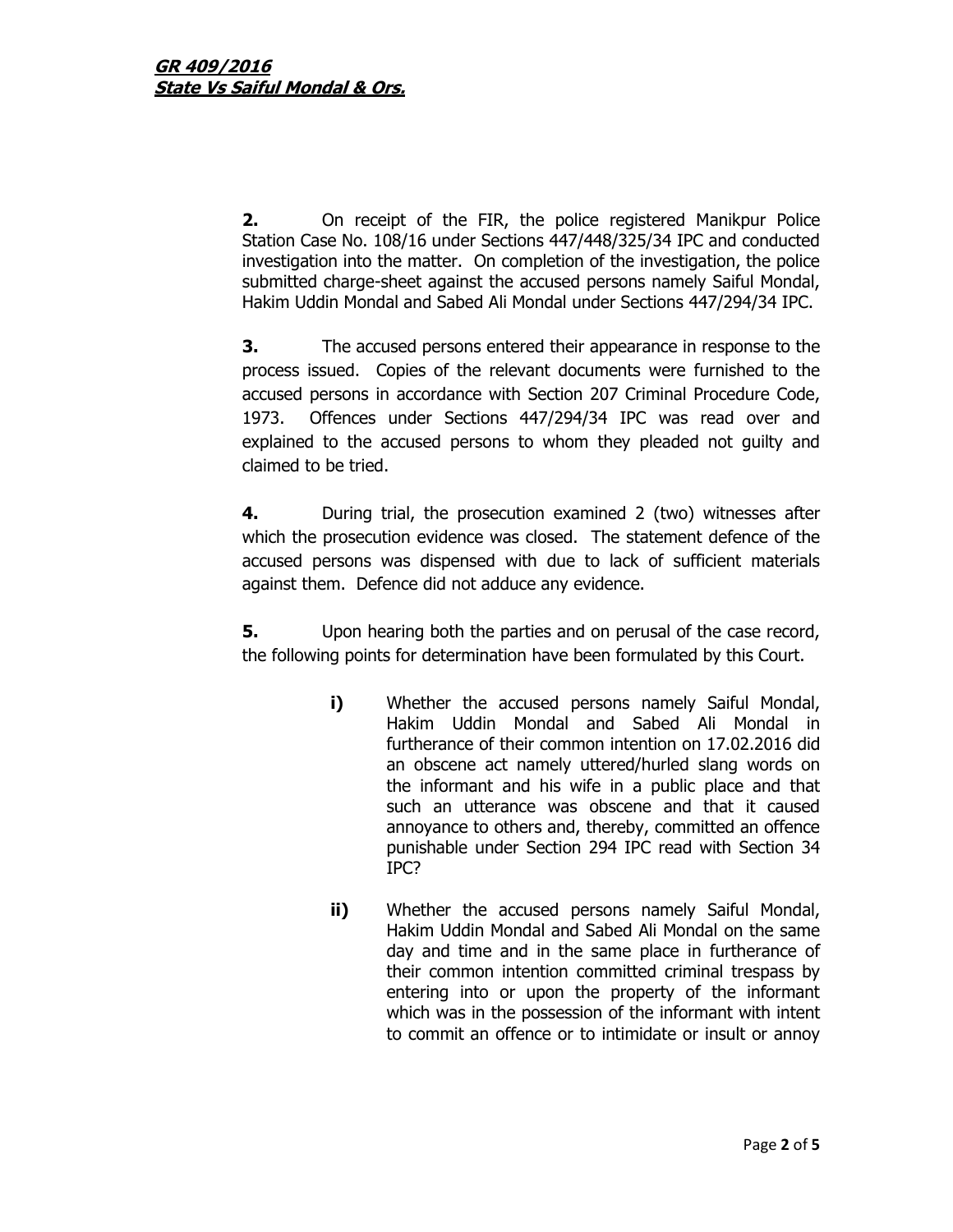the informant and, thereby, committed an offence punishable under Section 447 IPC read with Section 34 IPC?

**6.** I have heard the learned counsel for both the parties and have gone through the evidence on record which is outlined below.

# **EVIDENCE**

**7.** PW1 had stated in his examination in chief that he is the informant in the present case and he knows the accused persons namely Saiful Mondal, Hakim Uddin Mondal and Sabed Ali Mondal who are standing at the dock; that he had lodged the FIR against the aforesaid accused persons out of which this case arose due to certain misunderstanding; that he has no objection if the aforesaid accused persons are acquitted from the present case. Defence declined to cross-examine PW1.

**8.** PW2 had stated in her examination in chief that the informant is her husband and she knows the accused persons who are standing at the dock; that her husband lodged the case against the accused persons due to certain misunderstanding; that the accused persons had not assaulted her; that she has no objection if the aforesaid accused persons are acquitted from the present case. Defence declined to cross-examine PW2.

# **APPRECIATION OF EVIDENCE**

**9.** After going through the evidence of PW1 who is the informant and the alleged victim in this case and PW2 who is the alleged victim in this case, it transpires that the informant/victim has derailed from the allegations set forth in the FIR. It seems that the FIR was lodged by the informant due to certain misunderstanding. Accordingly, I held that the prosecution has failed to prove beyond reasonable doubt that the accused persons namely Saiful Mondal, Hakim Uddin Mondal and Sabed Ali Mondal had committed offences punishable under Sections 294/447/34 IPC. As such, both the points for determination are answered in the negative in favour of the accused persons.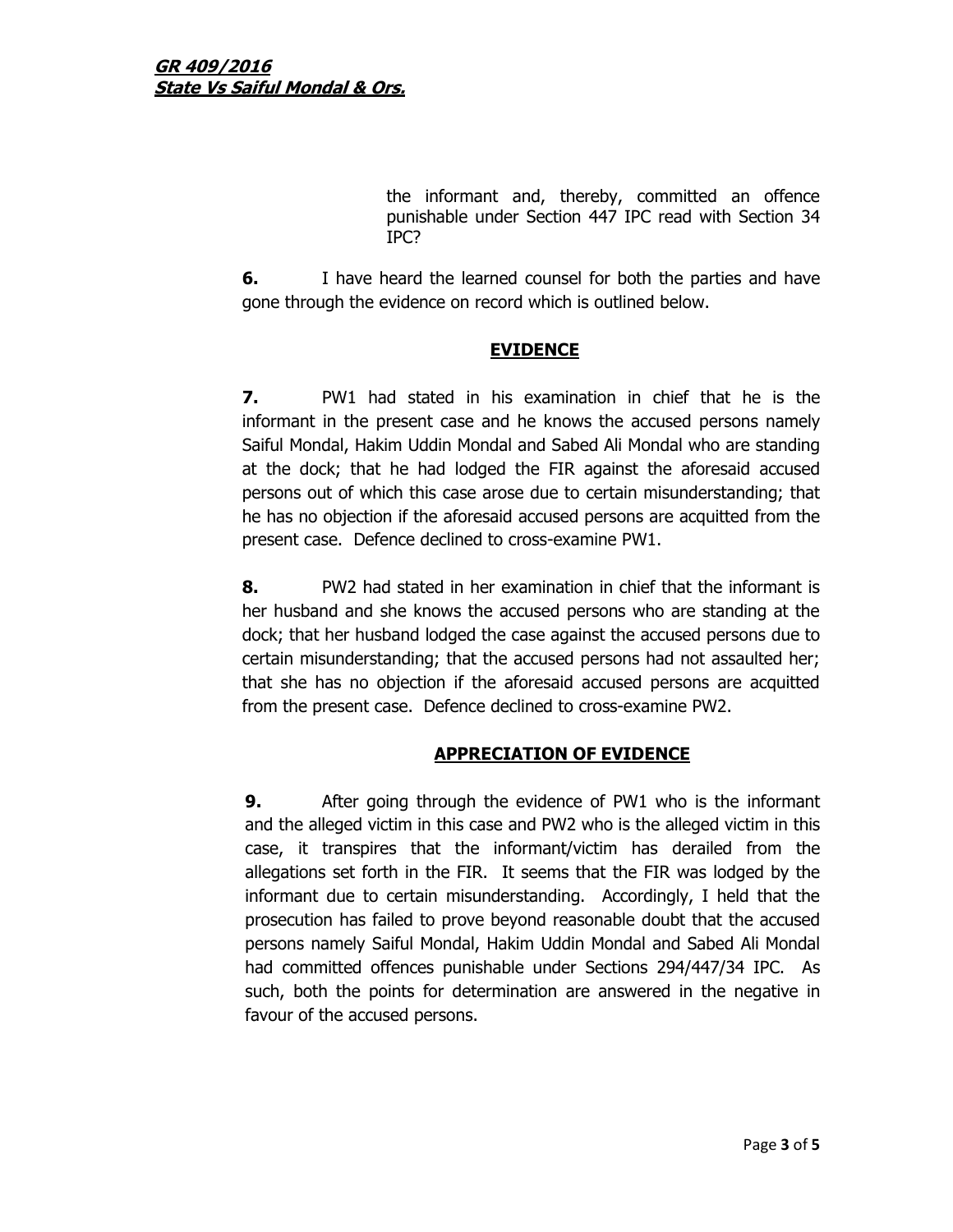# **ORDER**

In view of the discussions made above and the decisions reached in the foregoing points for determination, it is held that the prosecution has failed to prove beyond reasonable doubt that the accused persons namely Saiful Mondal, Hakim Uddin Mondal and Sabed Ali Mondal had committed offences punishable under Sections 294/447/34 IPC. As such, the accused persons namely Saiful Mondal, Hakim Uddin Mondal and Sabed Ali Mondal are acquitted of the charges under Sections 294/447/34 IPC. The bail bond of the accused persons and their surety shall remain in force for a period of 6 months from today in compliance with Section 437-A Criminal Procedure Code, 1973. Case is disposed of on contest.

Given under my hand and seal of this court on this  $7<sup>th</sup>$  day of April, 2017 at Bongaigaon.

> (Uttam Chetri) Munsiff cum Judicial Magistrate First Class, Bongaigaon